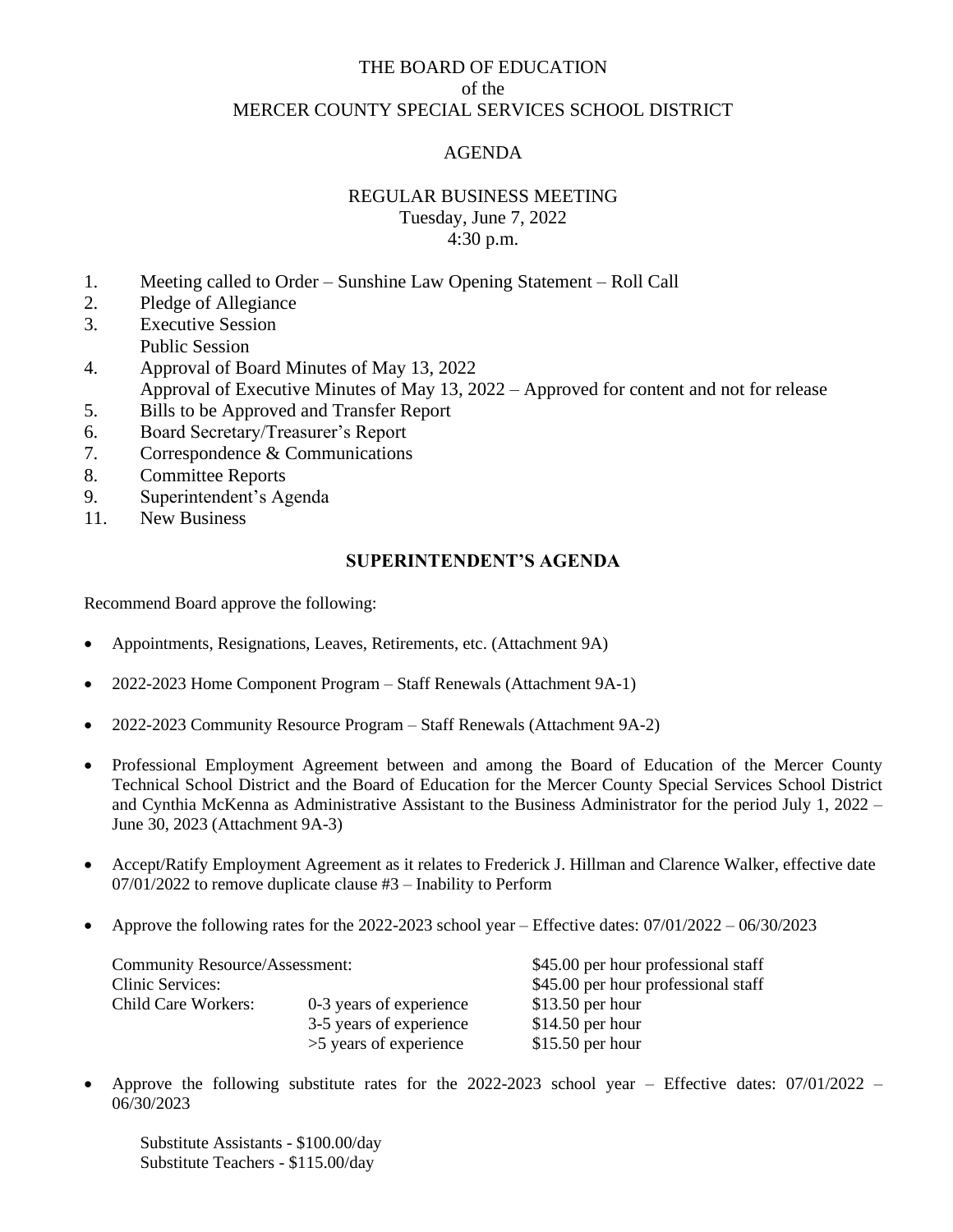Substitute Nurse - \$55.00/hr.

• Approve \$25.00 per diem COVID-19 rate differential for substitute teachers and substitute classroom assistants for the 2022-2023 school year, July 1, 2022 – June 30, 2023

### **MISCELLANEOUS:**

Recommend Board approve the following:

- Shared Services Agreement for Administrative Assistant to the Business Administrator between the Board of Education of the Mercer County Technical Schools and Board of Education of the Mercer County Special Services School District for the fixed term of July 1, 2022 – October 31, 2022, and, if or to the extent authorized by the BA from month-to-month through June 30, 2023 (Attachment 9B)
- 2021-2022 Governor's Educator of the Year and Educational Services Professional of the Year Recipients:

Joseph Cappello School-Teacher: Michelle Esche Educational Service Professional: Alison Johnson

Mercer Elementary School-Teacher: Anne Marie Pizzullo Educational Service Professional: Patrick Jablonski

Mercer High School-Teacher: Ilene Paskanik Educational Service Professional: Heidi Musick

• 2021-2022 Para-Professional of the Year Recipients:

Joseph Cappello School- Cheron Lewis Mercer Elementary School- Gabriella Lee Mercer High School- Nancy Bentz

- Submit the Project Child Clinic Grant in the amount of \$19,329.00 for the period of 07/01/2022 06/30/2023
- Submit the Special Child Health Services County Grant in the amount of \$104,345.00 for the period of 07/01/2022 – 06/30/2023
- Submit the Project ADULTS Clinic Grant in the amount of \$100,000.00 for the period of 07/01/2022 06/30/2023
- Revised and/or New Policies, Regulations, or By-Laws

**First Reading** -- Revised and/or New Policies, Regulations, or By-Laws

*BYLAWS* None

*POLICIES* None

*REGULATIONS* None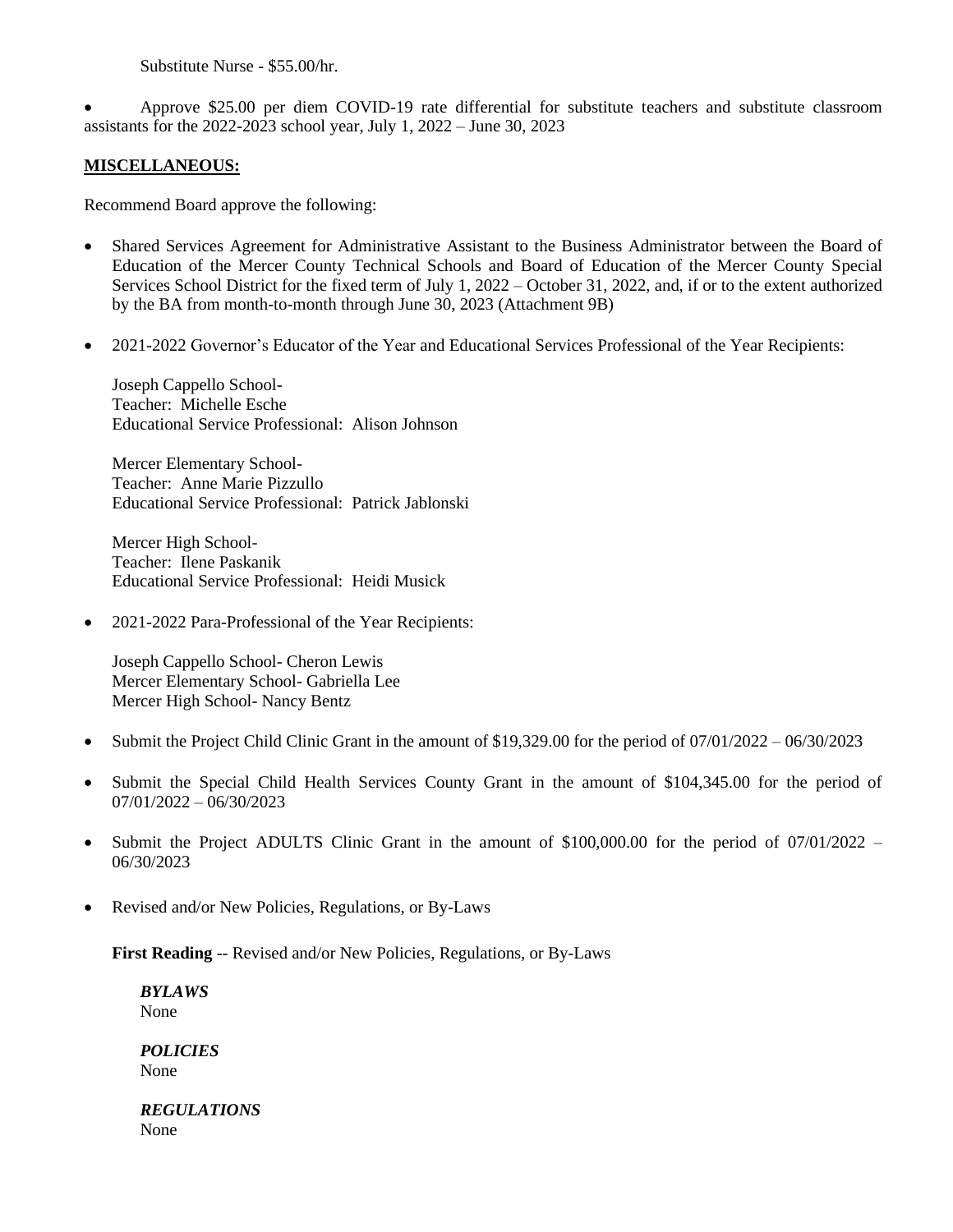**Second Reading** -- Revised and/or New Policies, Regulations, or By-Laws

*BYLAWS* None

*POLICIES* None

#### *REGULATIONS* None

**Abolished** -- Policies, Regulations, or By-Laws

*BYLAWS* None

*POLICIES* None

#### *REGULATIONS* None

### **REPORTS:**

Recommend Board approve the following:

- Fire and Security Drill(s) for the month of May 2022 (Attachment 9C)
- Harassment, Intimidation & Bullying as of May 2022

| <b>Month</b> | <b>Investigations</b> | <b>HIB</b> | <b>Non-HIB</b> | <b>Pending</b> |
|--------------|-----------------------|------------|----------------|----------------|
| July         |                       |            |                |                |
| August       |                       |            |                |                |
| September    |                       |            |                |                |
| October      |                       |            |                |                |
| November     |                       |            |                |                |
| December     |                       |            |                |                |
| January      |                       |            |                |                |
| February     |                       |            |                |                |
| March        |                       |            |                |                |
| April        |                       |            |                |                |
| May          |                       |            |                |                |
| <b>TOTAL</b> | 3                     |            |                |                |

• Enrollment Data as of May 31, 2022

|                  | July | Aug | <b>Sep</b> | Oct    | <b>Nov</b> | Dec    | Jan  | Feb  | Mar    | Apr | May | June |
|------------------|------|-----|------------|--------|------------|--------|------|------|--------|-----|-----|------|
| 2020-<br>2021    | 428  | 428 | $503*$     | $502*$ | 503        | 505    | 506  | 502  | 506*   | 501 | 502 | 501  |
| $2021 -$<br>2022 | 413  | 413 | 485*       | 493*   | 497*       | $501*$ | 499* | 504* | $517*$ | 513 | 517 |      |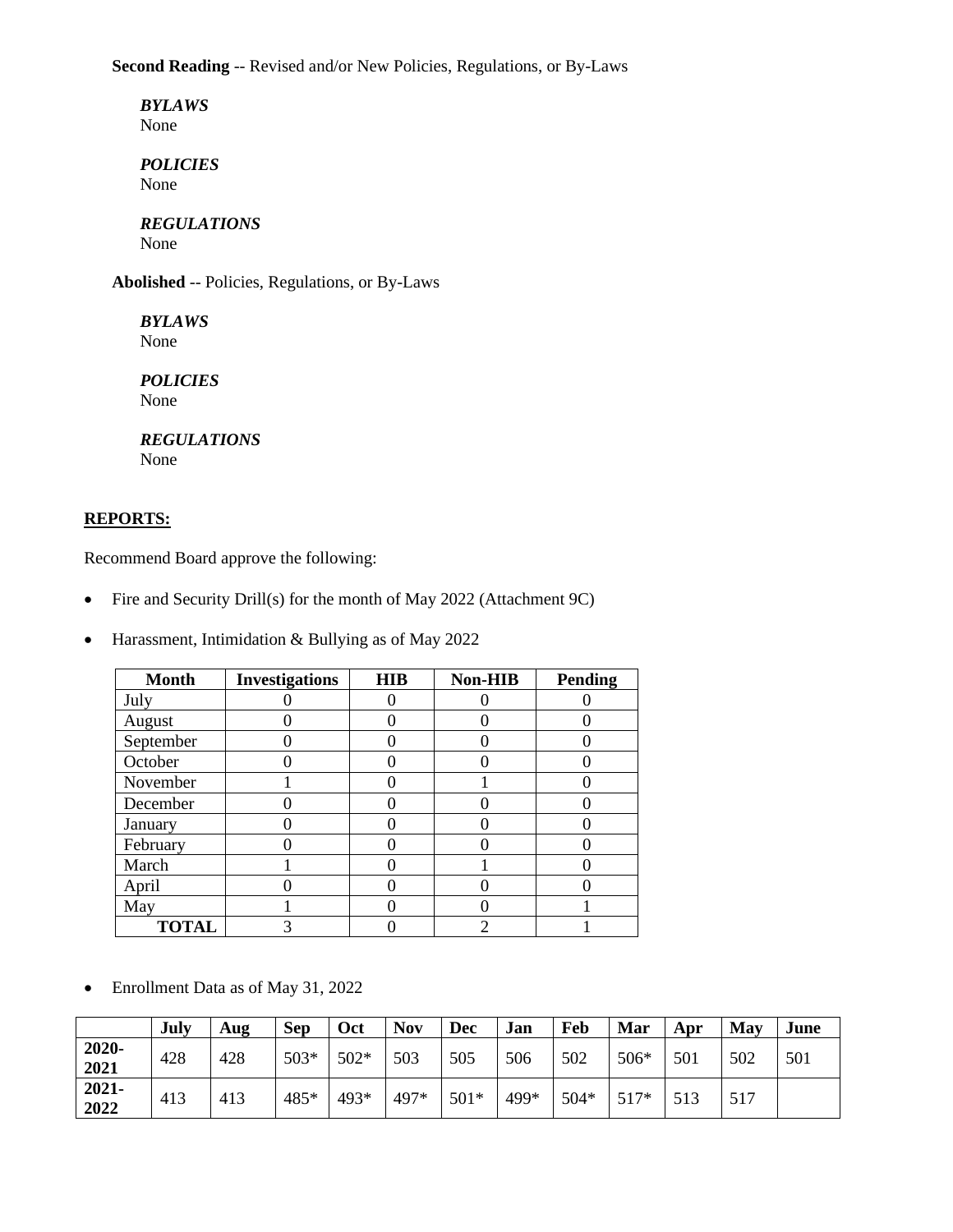|                           | 04/30/2022<br>(actual) | 05/31/2022<br>(actual) |
|---------------------------|------------------------|------------------------|
| Mercer High School        | 252                    | 254                    |
| Mercer Elementary School  | 164                    | 165                    |
| <b>Regional Day</b>       |                        |                        |
| Joseph F. Cappello School |                        |                        |
| TOTAI:                    |                        |                        |

\* data updated to reflect actual number

# 11. **NEW BUSINESS**

Recommend Board approve the following:

- a. Capital Reserve Account Resolution for an amount not to exceed \$800,000 (attachment 11a)
- b. Resolution authorizing the District Purchasing Agent to make purchases of goods and services with State contract vendors for the 2022-2023 school year (attachment 11b)
- c. Burlington County Insurance Pool Joint Insurance Fund coverage, including student accident premium and surplus return resolution for July 1, 2022 through June 30, 2023 at a cost of \$1,608,978 minus surplus return of \$123,104 for a total cost of \$1,485,874 (attachment 11c)
- d. BusBoss Support Agreement in the amount of \$2,770 and the Districtpatrol Service & Support Agreement in the amount of \$6,865 beginning July 1, 2022 through June 30, 2023 (Attachment 11d)
- e. Community Resource/Assessment Service Fee Schedule for the 2022-2023 school year (attachment 11e)
- f. Staff Travel (attachment 11f)
- g. Agreement with Paul's Commodity Hauling, Inc. to provide delivery of State Food Commodities to be managed and invoiced through Sodexo for the 2022-20223 school year per agreement (attachment 11g)
- h. Revision of Contract with Bayada Home Health Care, Inc. for In-School Nursing Services at a rate of \$60/hour for RN services, effective July 1, 2022 – June 30, 2023 (attachment 11h)
- i. Professional Services Agreement with Walter Bliss, Jr. as the Board Attorney, effective July 1, 2022 June 30, 2023 (attachment 11i)
- j. Approval of Transportation Contract(s), Bids, Renewals (attachment 11j)
- k. Transportation Bus Evacuation Drills for the 2022/2023 School Year (attachment 11k)
- l. Miscellaneous Equipment Disposal List (attachment 11l)
- m. Memorandum of Agreement between the Board of Education of the Mercer County Special Services School District and Mercer County Special Services Education and Therapeutic Association effective July 1, 2022 through June 30, 2024 - Handout
- n. Resolution Authorizing Contracts with Vendors Through Cooperative Purchasing Agreement for the 2022- 2023 school year (attachment 11n)
- o. Contract with Realtime Information Technology, Incorporated for the Student Database Management System, Cafeteria Point of Sale System and Emergency Notification System for the period July 1, 2022 through June 30, 2023 in the amount of \$19,947.79
- p. Use of the Hamilton Police for the safety and security of students and staff at Mercer High School and Mercer Elementary School during 2022/2023 school year as needed by the Principal at the Township extra duty hourly pay rate
- q. Renewal of System 3000 software and license support fee of \$28,109 for payroll, personnel, accounting and employee portal fee of \$2,622 and hosting fee of \$5,620 for the 2022-2023 school year for a total of \$36,351
- r. Frontline Education Renewal for the 2022-2023 school year as follows:

| IEP Direct – unlimited usage for internal employees | \$21,446.25 |
|-----------------------------------------------------|-------------|
| <b>Frontline Central Solution</b>                   | \$12,455.03 |
| Absence & Time Solution                             | \$15,010.72 |
| <b>Employee Evaluation Management</b>               | \$8,501.54  |
| Total                                               | \$57,413.54 |